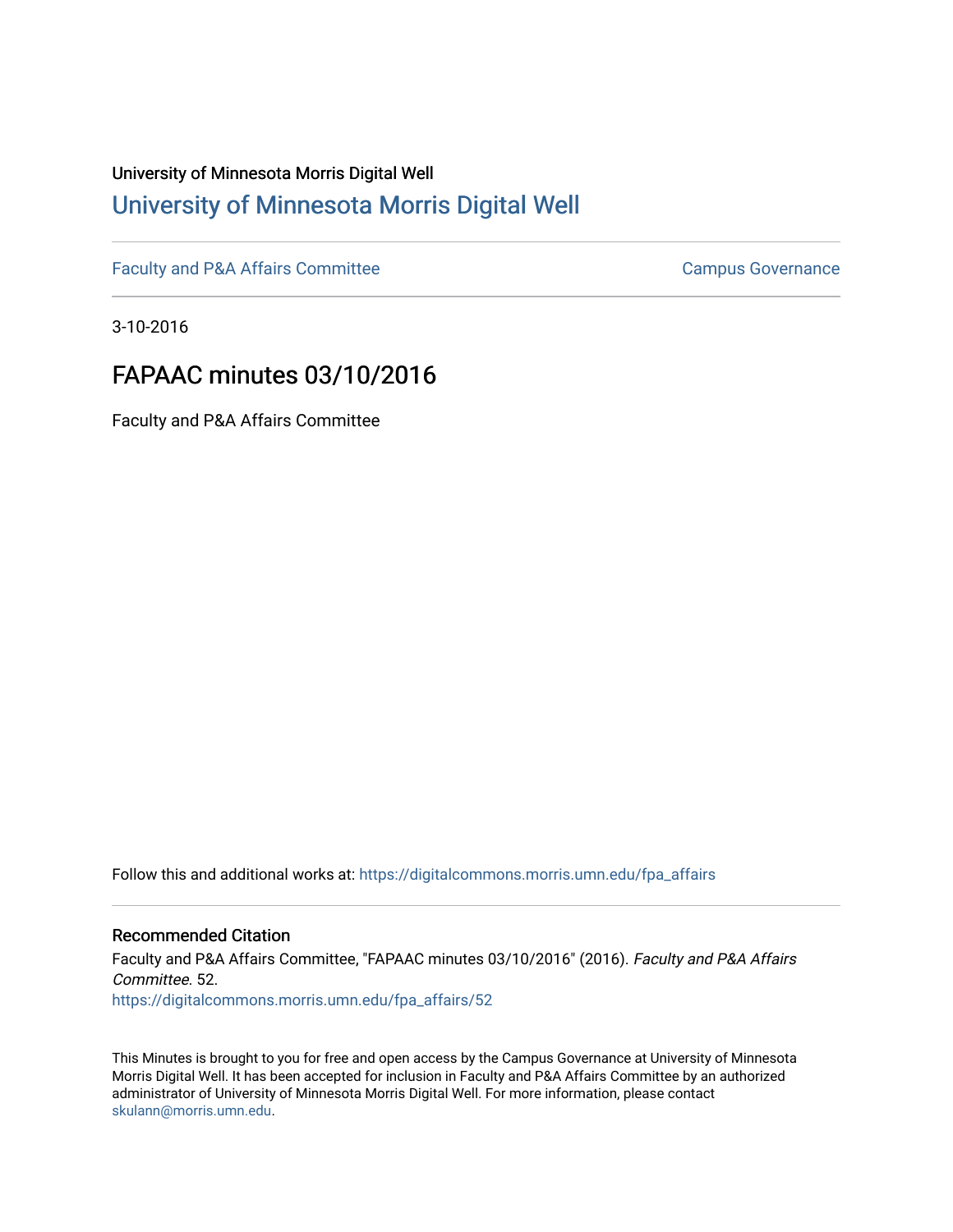Faculty and P&A Affairs Committee Meeting Minutes Thursday, March 10, 2016 Prairie Lounge, 9:00 a.m.

Present: Gordon McIntosh, Chlene Anderson, Kerri Barnstuble, Julia Dabbs, Kiel Harell, Peh Ng, Melissa Vangsness.

Minutes of the 2/18/16 meeting were reviewed and approved with one revision. The revision was to note in the "Discussion on Faculty Development Day" that G McIntosh will contact David Langley to see if he is available to lead a session on interpreting SRTs at Fall Faculty Development Day. Kiel Harell is willing to lead the session if D Langley is not available.

Committee discussion included:

Sub-committee developing executive summary for the salary survey report (Melissa, Kiel, Kerri, Peh): The process has been to look at previous reports to see what data had been pulled. Due to the audience of the report, the committee doesn't plan to pull metrics about student engagement and work effort; they may replace those graphs with a summary paragraph. The report is more likely to be read if it is kept short. They also plan to include a paragraph about the efforts that have been made through the Campus Compact to bring UMM salaries more in line with comparison groups. The important part of the story is that the gap isn't closing even with that additional 3-year infusion of money, and that money will soon be going away. The committee wants to present less of a snapshot; more trends over time. Peh offered to supply some language for the report.

The sub-committee met with Melissa Bert, Nancy Helpser, and Roger Wareham. The meeting revealed that stating the number of instructors is complicated. The University system only collects information about "regular" faculty (tenured and tenure-track faculty). If a person is ABD, they are classified as an instructor; if a person has completed their dissertation, they are classified as an assistant professor. Some instructors are classified teaching P&A.

The report will leave out the old comparison group and only use the current comparison group including those considered aspirational. There are other internal measures that will not be included in the report, but would be covered if M Bert and N Helsper give a brown bag discussion to explain internal measures.

Timeline is to distribute the report to faculty this spring and offer a brown bag session early next fall. Because it is unclear when the new data will be released, the sub-committee will decide whether or not to wait for the new data to release the report. There was discussion about whether the report should go back 10 years for those with a longer history at UMM.

Chancellor Johnson has language about being competitive in terms in salary, but after a brief search the committee could not confirm if there is a percentile goal for UMM to reach when compared to the comparison group, or if there is a goal in comparison to ourselves. The one comparison we will lack is to what the comparison group has done this year; we are always one year behind when comparing to that group. The overall consensus is UMM's slope (on the graph) is lower, and more erratic, than